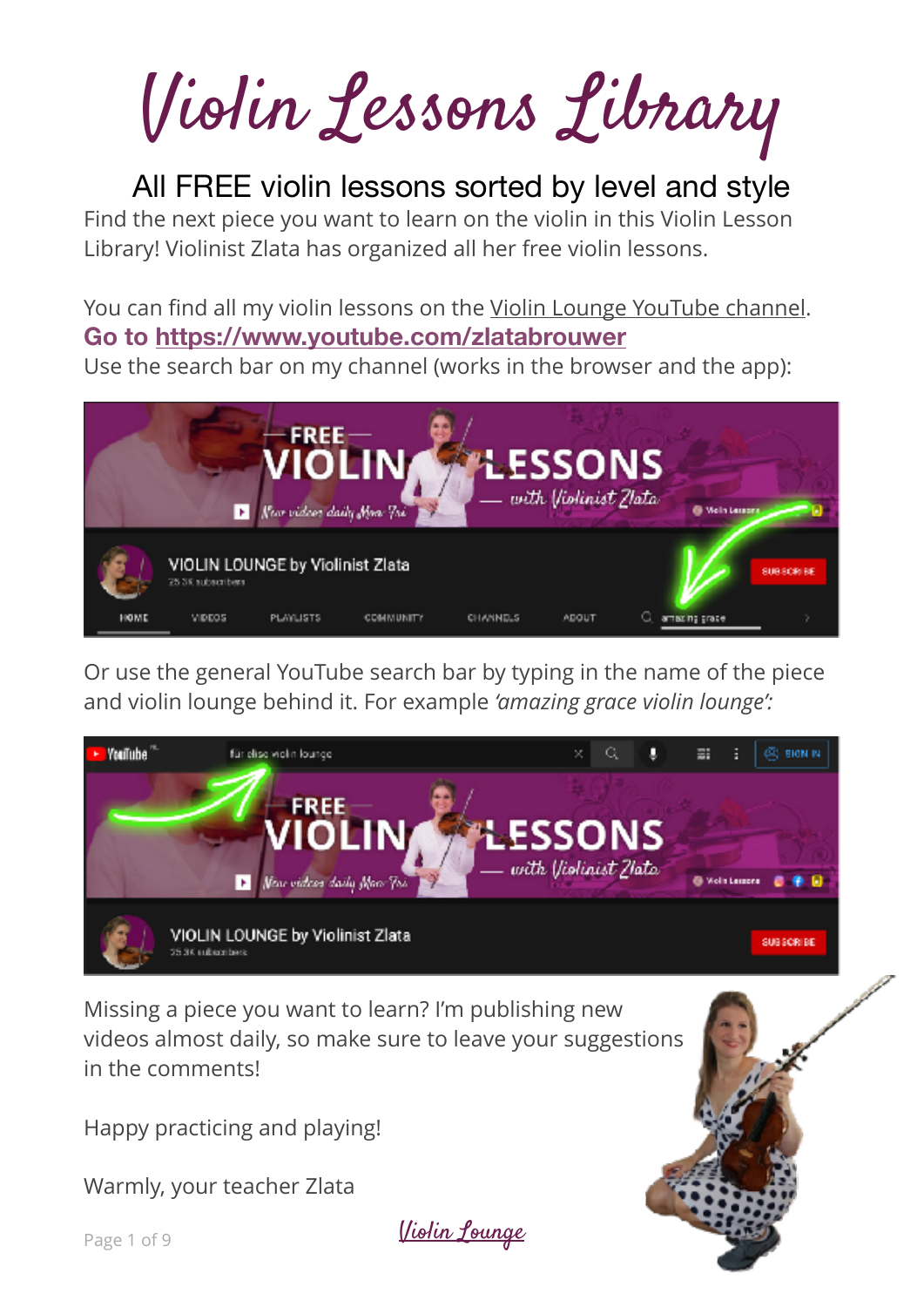Violin Lessons Library

# All FREE violin lessons sorted by level and style **Beginner & Easy Violin Lessons**

Do you want to learn to play the violin? I recommend starting with my complete free beginner course that takes you from scratch (pun intended) up to playing your first violin concerto and everything in between (violin and bow hold, reading notes, scales, etudes and easy concertos). **Sign up at<http://violinlessonsforfree.com/>**

#### **Are you completely new to the violin?**

[How to tune your violin with my free online violin tuner](https://violinlounge.com/free-online-violin-tuner-with-mic-and-tuning-notes/)

#### [Follow my FREE 40 lesson complete beginner course to the violin](https://www.youtube.com/playlist?list=PLVBTuGvv2_iZG13XSIXJPLGSWENu6pn3s)

[Violin notes in the](https://www.youtube.com/shorts/RVDKxd3AeQI) first position [Notes on the G string](https://www.youtube.com/shorts/oTZDvWEFwQI) [A Major easy violin scale for beginners](https://www.youtube.com/shorts/eevwqpSM2KA) [Notes on the D string](https://www.youtube.com/shorts/bKzyBiBMmDA) [D Major easy violin scale for beginners](https://www.youtube.com/shorts/DbfiO-72Mdo) [Notes on the A string](https://www.youtube.com/shorts/bxiLcReIdFg) [G Major easy violin scale for beginners](https://www.youtube.com/shorts/iVQJIpYeb4g) [Notes on the E string](https://www.youtube.com/shorts/DavBiQfpwVo)

#### **Easy pieces for violin beginners**

[Amazing Grace](https://www.youtube.com/shorts/lm7dnxoeZ8A) mini lesson [Amazing Grace](https://www.youtube.com/watch?v=X85fNxkfNcE&t=101s) full tutorial [Angels we have Heard on High](https://www.youtube.com/shorts/L3j5_On4yFY) [Are you Sleeping?](https://www.youtube.com/shorts/CDxhhS0rxcQ) (Father Jacob) [Autumn by Vivaldi 3rd movement 'the Hunt'](https://www.youtube.com/watch?v=nH2-csou5ww) (easy version) [Autumn by Vivaldi 1st movement](https://www.youtube.com/watch?v=_GzkaSir-eA) (easy version) [Away in a Manger](https://www.youtube.com/watch?v=XUwfM1k_seI&t=67s) [Blessed Assurance](https://www.youtube.com/watch?v=f7i12vdUp94) [Canon in D by Pachelbel](https://www.youtube.com/shorts/Wk-8U5dT_JE) (easy bit) [12 Days of Christmas](https://www.youtube.com/watch?v=M4bLDORqW8M&t=1s) Game of Thrones theme [play along,](https://www.youtube.com/shorts/ijsmnLn1suc) tutorial [part 1](https://www.youtube.com/shorts/BnaTcMXP1dk) and [part 2](https://www.youtube.com/shorts/VsINNTYgYVQ) [God Rest Ye Merry, Gentlemen](https://www.youtube.com/shorts/S9Wa1bs_FWk) (easy version) [Hark! The Herald Angels Sing](https://www.youtube.com/watch?v=8U49IKStI-M&t=14s) [Happy Birthday](https://www.youtube.com/shorts/5ZaeYvAIEZ0) [He's a Pirate from Pirates of the Caribbean by Hans Zimmer](https://www.youtube.com/watch?v=iWGJL_qqNMM) ([part 2](https://www.youtube.com/watch?v=812121bx8DE)) [Holy, Holy, Holy](https://www.youtube.com/watch?v=DxWvl4e3CNQ) (hymn)

Page 2 of 9 [Violin Lounge](http://violinlounge.com)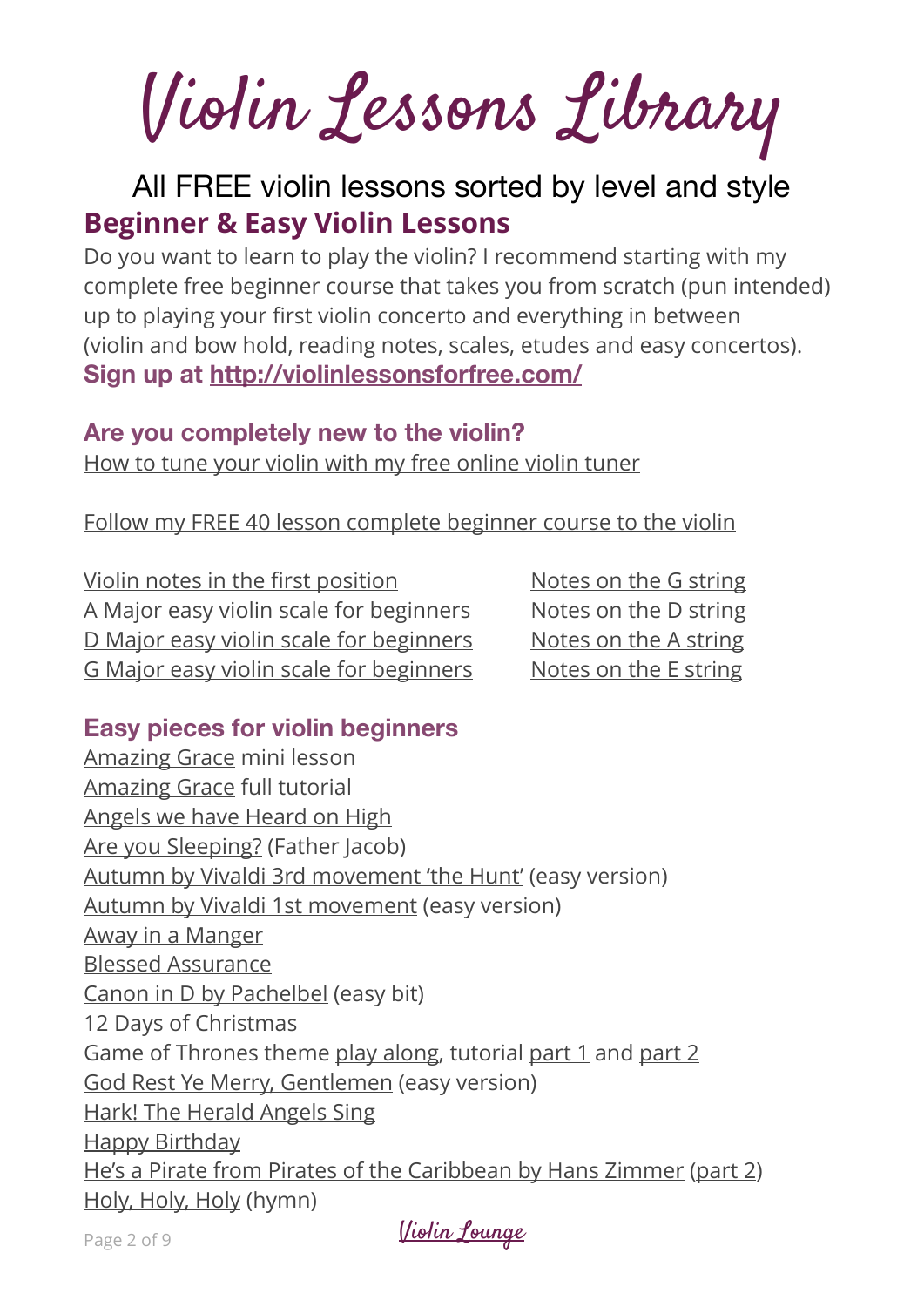Violin Lessons Library

All FREE violin lessons sorted by level and style [I wish you a Merry Christmas](https://violinlounge.com/how-to-play-i-wish-you-a-merry-christmas-on-the-violin/) [Jesu, Joy of Man's Desiring](https://www.youtube.com/watch?v=eV232vYFAqI&t=1s) (Christmas) [Jingle Bells](https://violinlounge.com/how-to-play-jingle-bells-on-the-violin-playful-pizz-and-bow-version/) [Joy to the World](https://www.youtube.com/watch?v=bzYsCpvHicg&t=2s) [Just as I Am](https://www.youtube.com/shorts/_9RwvzCbpSk) (hymn) [Küchler op 11 easy violin concertino](https://www.youtube.com/watch?v=iqQxOEjqh4s&list=PLVBTuGvv2_iZG13XSIXJPLGSWENu6pn3s&index=19&t=394s) [La Vie en Rose by Edith Piaf](https://www.youtube.com/watch?v=vt6MC6ivifE) [Let it Go from Frozen](https://www.youtube.com/watch?v=jz4AhUxCXzY) (easy version) [Lightly Row](https://www.youtube.com/shorts/7N0kMg2pW5o) with extra pinky practice and [normal Suzuki version](https://www.youtube.com/shorts/vW0DaUefyAk) [Lullaby by Brahms \(Wiegenlied\)](https://www.youtube.com/shorts/pDyOy3RREKQ) [May It Be by Enya](https://violinlounge.com/how-to-play-may-it-be-by-enya-on-the-violin-from-lord-of-the-rings/) [Mary, Did You Know?](https://www.youtube.com/watch?v=E7z3VkhmoCM) [Meditation from Thaïs by Jules Massenet](https://www.youtube.com/watch?v=vUlr9tttGB4) (easy version, mini [right here\)](https://www.youtube.com/shorts/f73A_G6pVyU) [Mendelssohn Violin Concerto](https://www.youtube.com/watch?v=VLGyf6Pcwwo) (easy version) [Minuet in G Major by JS Bach](https://www.youtube.com/watch?v=gHMQeo2weOs) 120 BPM [Minuet in G Major by JS Bach](https://www.youtube.com/watch?v=YuZeV9CFNVM) 60 BPM slow play along [Moldou theme from Homeland by Smetana](https://www.youtube.com/watch?v=eSBx2HCjYCk) [Money Heist \(Bella Ciao\) from La Casa de Papel](https://www.youtube.com/shorts/PTkDbO4e1pM) [Morisson's Jig](https://www.youtube.com/watch?v=u7vRZTh-aRk) [My Heart Will Go On from Titanic](https://www.youtube.com/watch?v=ybzkfmC8psA) (easy version) [Nearer my God to Thee](https://www.youtube.com/watch?v=NeWa19CtOBw) (hymn, from Titanic) [New World Symphony Largo by Dvorak](https://violinlounge.com/how-to-play-the-largo-from-dvoraks-new-world-symphony-on-the-violin/) [O Christmas Tree](https://www.youtube.com/watch?v=PUZ7WASNAKI&t=2s) [Ode to Joy from Beethoven's 9th Symphony](https://www.youtube.com/shorts/H9R9M6VlX8Q) [Oh Holy Night](https://www.youtube.com/watch?v=FtXQB_VC5S8) [Old MacDonald had a Farm](https://www.youtube.com/shorts/3BGLFKKDCDs) [Pearl Fisher's duet by Bizet](https://violinlounge.com/how-to-play-the-pearl-fishers-duet-by-bizet-on-the-violin/) [Peter Cottontail](https://www.youtube.com/shorts/g3v3Cr9D1hQ) (here comes) [Por una Cabeza by Carlos Gardel](https://www.youtube.com/shorts/sJBpTBNoC1U) [Rieding op 35](https://www.youtube.com/watch?v=Su9sIu_8aDs&list=PLVBTuGvv2_iZG13XSIXJPLGSWENu6pn3s&index=37&t=6s) easy violin concerto [Silent Night](https://www.youtube.com/watch?v=78Qb__Dnrs4&t=77s) [Shenandoah](https://violinlounge.com/how-to-play-shenandoah-on-the-violin/) [Twinkle Twinkle Little Star](https://www.youtube.com/shorts/IHTOop5ukBE) [We Three Kings](https://www.youtube.com/watch?v=c2iA6Sux-0I)

Page 3 of 9 [Violin Lounge](http://violinlounge.com)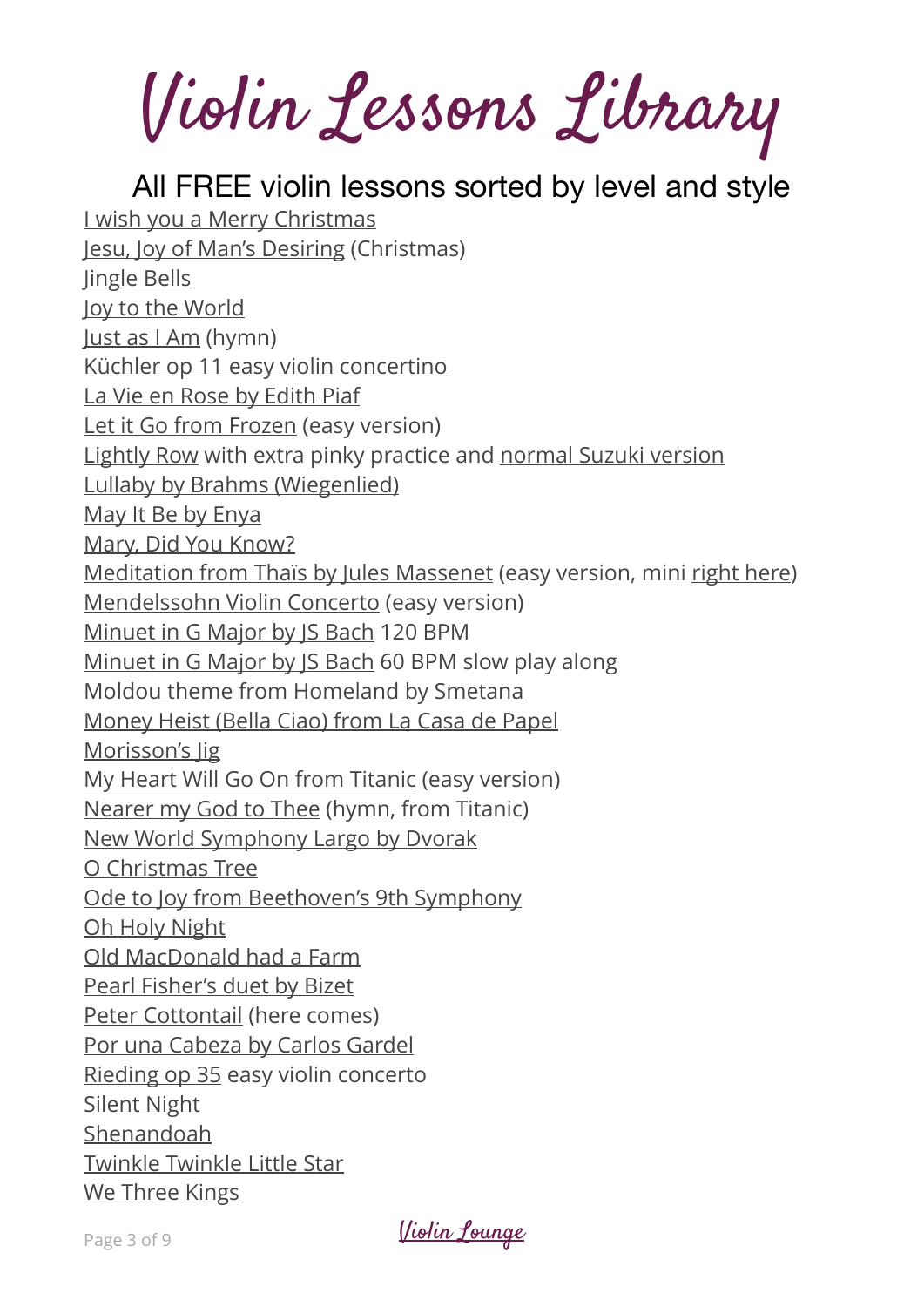Violin Lessons Library

All FREE violin lessons sorted by level and style [What Child is This?](https://www.youtube.com/shorts/LUlOVIzruRg) [While Shepherds Watched Their Flocks](https://www.youtube.com/watch?v=_ihKjm-TBrM)

## **Intermediate Violin Lessons**

To be able to play the pieces in the intermediate violin lessons, you need to know how to shift. If you're completely new to this and maybe wondering what positions are, follow my free 3rd position challenge in which I teach you all about it including exercises, scales, an etude and as graduation piece the Meditation from Thaïs by Massenet. **Sign up at<https://violinlounge.com/third>** 

As an intermediate violinist, you'd like to get a professional sound and smooth bowing. [Watch this video to learn all about bowing smoothly.](https://violinlounge.com/how-to-bow-smoothly-on-the-violin-close-up-slow-motion-violin-lounge-tv-453/)

[Air from Suite in D by JS Bach](https://www.youtube.com/watch?v=9_RvbQJbZ34&t=1s) [Amazing Grace](https://www.youtube.com/watch?v=tXU_f-bUA58&t=40s) (intermediate version) [Angels we have Heard on High](https://www.youtube.com/watch?v=KxoMbzq92Fc) [Ashokan Farewell by Jay Ungar](https://www.youtube.com/shorts/joTEb_K-7_g) [Ave Maria by Schubert](https://www.youtube.com/shorts/8W2okvLdnY8) mini lesson and a [full tutorial](https://www.youtube.com/watch?v=VuNFwf0rzRM) [Ave Verum Corpus by WA Mozart](https://www.youtube.com/watch?v=oNI1VEzm1eY) [Bandura Waltz](https://violinlounge.com/bandura/) Ukrainian fiddle tune [Beauty and the Beast](https://www.youtube.com/watch?v=FOYI0Rt-xt4&t=6s) theme [Dance of the Flowers from Nutcracker by Tschaikovsky](https://www.youtube.com/shorts/JECd1ELP1Ks) [Downton Abbey theme](https://violinlounge.com/downton-abbey-theme-violin-tutorial-violin-lounge-tv-333/) [Für Elise by Beethoven](https://www.youtube.com/watch?v=uK3hzdSIiQQ) [Game of Thrones](https://www.youtube.com/shorts/cyHN4zRrRWk) (film score) [God Rest Ye Merry, Gentlemen](https://www.youtube.com/watch?v=ZwwcmTeB1EQ) [Godfather love theme](https://www.youtube.com/shorts/8gLaJ20ljOM) [Lacrimosa from Requiem by WA Mozart](https://www.youtube.com/shorts/chku1Crclro) [Let it Go from Frozen](https://www.youtube.com/watch?v=V0kMM5kjBRQ) (intermediate version) [Let it Snow by Frank Sinatra](https://youtu.be/eHeStZjeLFQ) [Libertango by Astor Piazzolla](https://www.youtube.com/shorts/U4xU450O_-A) (tango) [Meditation from Thaïs by Jules Massenet](https://www.youtube.com/watch?v=A4bjsDOkspA) (intermediate version) [Music of the Night](https://www.youtube.com/watch?v=JeJTKWhTZJY) (from Phantom of the opera)

Page 4 of 9 [Violin Lounge](http://violinlounge.com)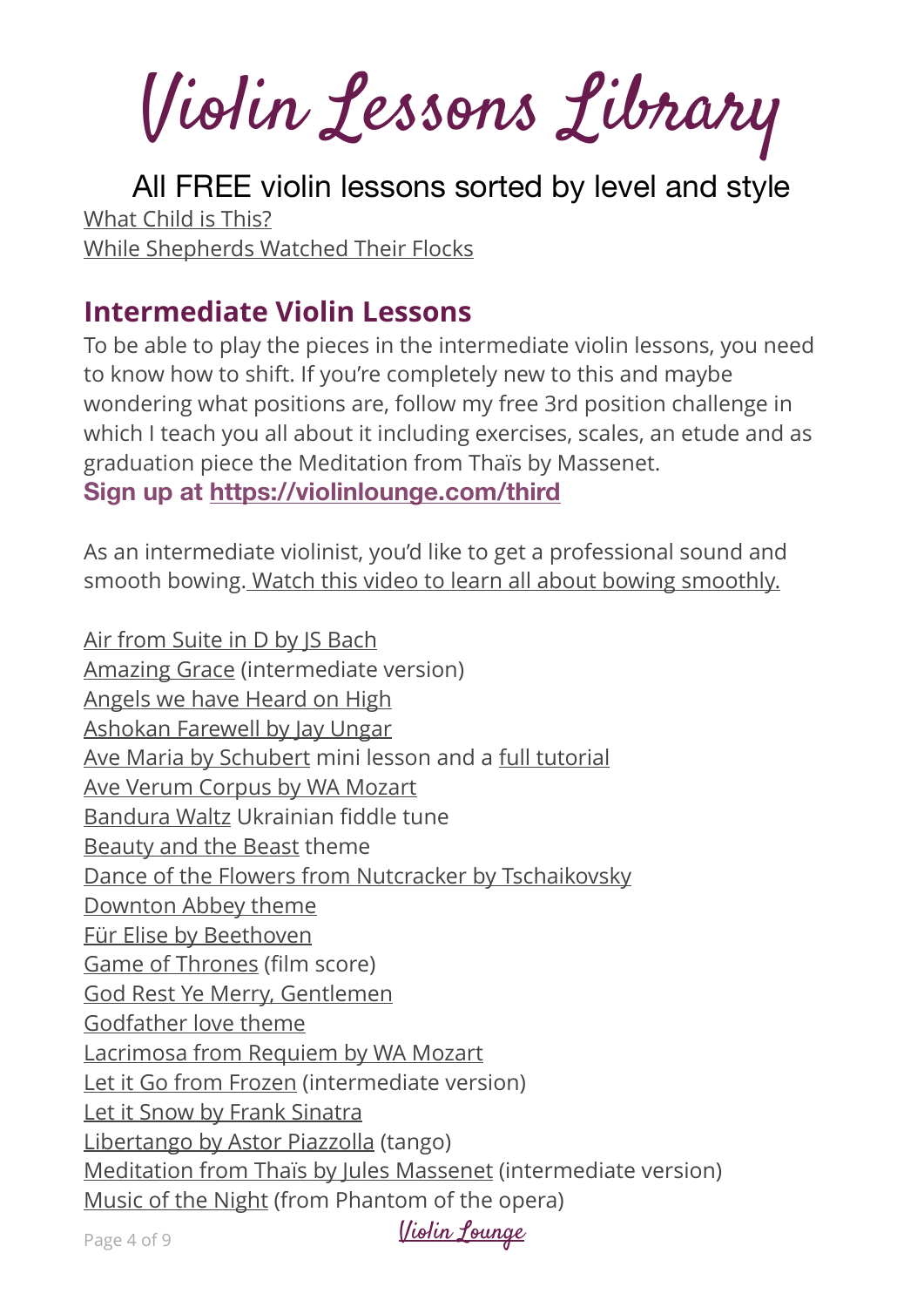Violin Lessons Library

## All FREE violin lessons sorted by level and style

[My Heart Will Go On from Titanic](https://www.youtube.com/watch?v=fc5nG7MIMMI) (intermediate version)

[Ombra Mai Fu from Xerxes \(Largo\) by Händel](https://www.youtube.com/shorts/WrtClWKTG4c) [Phantom of the Opera theme](https://www.youtube.com/shorts/5jVynuXHfDw) [Por una Cabeza by Carlos Gardel](https://www.youtube.com/watch?v=41hw0GRpWIk) (tango) [Sadness and Sorrow Naruto](https://violinlounge.com/sadness-and-sorrow-naruto-violin-tutorial-violin-lounge-tv-463/)

[Spirited Away - One Summer's Day by Hisaichi](https://www.youtube.com/shorts/5vIIV6E1BQQ)

[Swan Lake theme by Tschaikovsky](https://www.youtube.com/shorts/WV3vRJTsB7A)

[Walking in the Air from the Snowman](https://www.youtube.com/watch?v=ReQILInKSLA)

[What Child is This?](https://www.youtube.com/watch?v=PRojJx-4KA0)

# **Advanced Violin Lessons**

The advanced lessons have higher positions, more shifting and more complex rhythms. Do you want to explore all the sound colors of your violin? Make sure to [watch Zlata's video on 102 violin bowing techniques](https://violinlounge.com/violin-bowing-techniques/) and terms with beautiful examples.

[Czardas by Vittorio Monti](https://www.youtube.com/watch?v=i18SplDLk90) [Irene Adler violin solo theme from BBC Sherlock](https://www.youtube.com/shorts/XttIV2OYA80) [Habanera from Carmen by Bizet](https://www.youtube.com/watch?v=ESgbag-ad2s) [Godfather Love theme](https://violinlounge.com/how-to-play-the-godfather-love-theme-on-the-violin-violin-lounge-tv-336/) [Masquerade by Lindsey Stirling](https://www.youtube.com/watch?v=rfkmJUfe5O8&t=55s) [Meditation from Thaïs by Jules Massenet](https://www.youtube.com/shorts/ovG8MfBRG_c) (intro mini lesson) [Moon River from Breakfast at Ti](https://www.youtube.com/shorts/Eqs1hnM3r9Y)ffany's by Mancini [Schindler's List by Williams](https://www.youtube.com/watch?v=5kaBFXyHRbc&t=511s)

[See Zlata's performance videos](http://www.apple.com) to get ideas for more advanced violin pieces you can play.

Page 5 of 9 [Violin Lounge](http://violinlounge.com)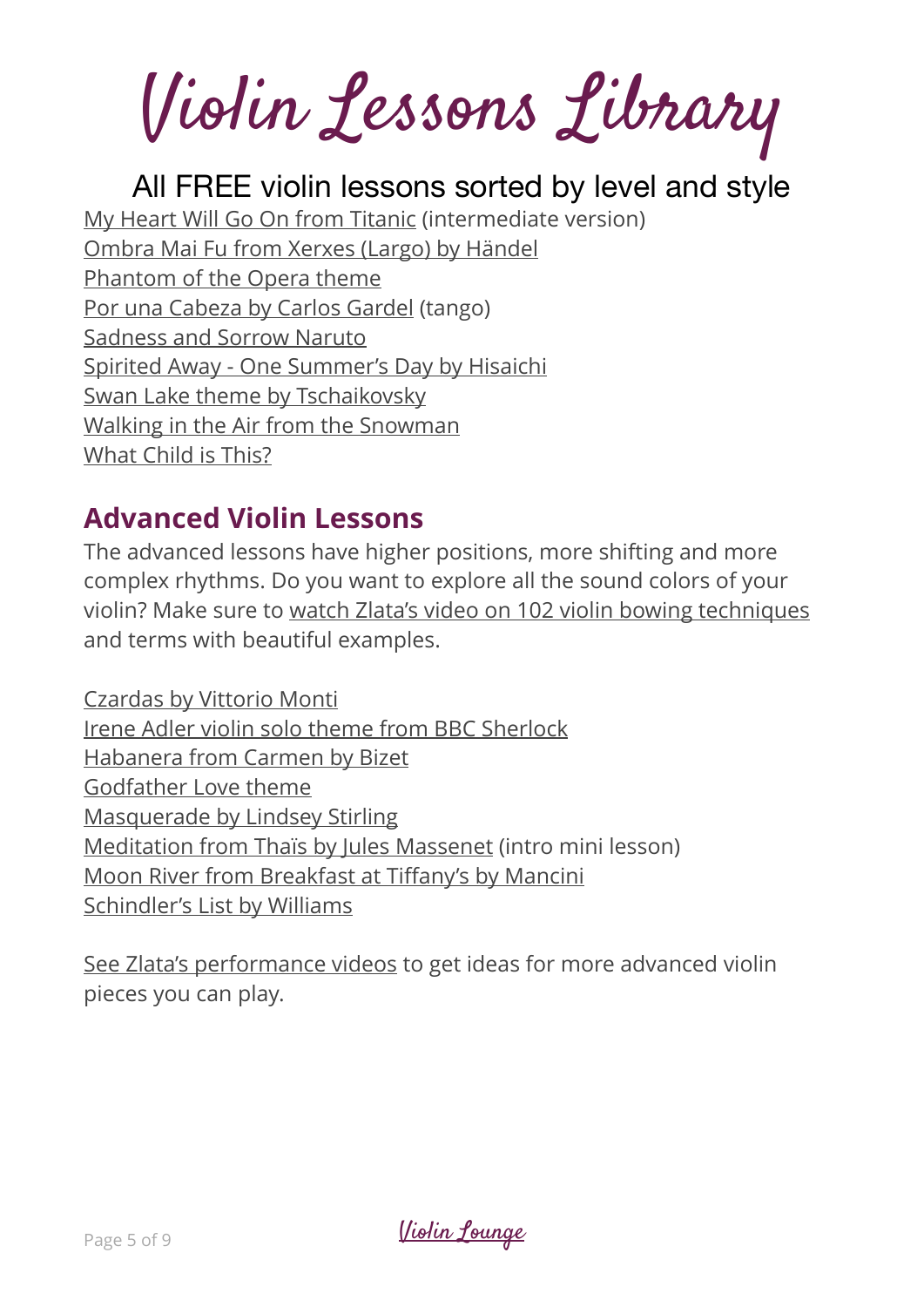Violin Lessons Library

# All FREE violin lessons sorted by level and style **Traditional Tunes violin lessons**

[Are you Sleeping?](https://www.youtube.com/shorts/CDxhhS0rxcQ) (Father Jacob) [Happy Birthday](https://www.youtube.com/shorts/5ZaeYvAIEZ0) [Lightly Row](https://www.youtube.com/shorts/7N0kMg2pW5o) with extra pinky practice and [normal Suzuki version](https://www.youtube.com/shorts/vW0DaUefyAk) [Old MacDonald had a Farm](https://www.youtube.com/shorts/3BGLFKKDCDs) [Peter Cottontail](https://www.youtube.com/shorts/g3v3Cr9D1hQ) (here comes) [Shenandoah](https://violinlounge.com/how-to-play-shenandoah-on-the-violin/) [Twinkle Twinkle Little Star](https://www.youtube.com/shorts/IHTOop5ukBE)

# **Pop Music**

[La Vie en Rose by Edith Piaf](https://www.youtube.com/watch?v=vt6MC6ivifE) [Masquerade by Lindsey Stirling](https://www.youtube.com/watch?v=rfkmJUfe5O8&t=55s)

# **Classical Music violin lessons**

[Air from Suite in D by JS Bach](https://www.youtube.com/watch?v=9_RvbQJbZ34&t=1s) [Ave Maria by Schubert](https://www.youtube.com/shorts/8W2okvLdnY8) mini lesson and a [full tutorial](https://www.youtube.com/watch?v=VuNFwf0rzRM) [Ave Verum Corpus by WA Mozart](https://www.youtube.com/watch?v=oNI1VEzm1eY) [Autumn by Vivaldi 3rd movement 'the Hunt'](https://www.youtube.com/watch?v=nH2-csou5ww) (easy version) [Autumn by Vivaldi 1st movement](https://www.youtube.com/watch?v=_GzkaSir-eA) (easy version) [Canon in D by Pachelbel](https://www.youtube.com/shorts/Wk-8U5dT_JE) (easy bit) [Czardas by Vittorio Monti](https://www.youtube.com/watch?v=i18SplDLk90) [Dance of the Flowers from Nutcracker by Tschaikovsky](https://www.youtube.com/shorts/JECd1ELP1Ks) [Für Elise by Beethoven](https://www.youtube.com/watch?v=uK3hzdSIiQQ) [Habanera from Carmen by Bizet](https://www.youtube.com/watch?v=ESgbag-ad2s) [Küchler op 11 easy violin concertino](https://www.youtube.com/watch?v=iqQxOEjqh4s&list=PLVBTuGvv2_iZG13XSIXJPLGSWENu6pn3s&index=19&t=394s) [Lacrimosa from Requiem by WA Mozart](https://www.youtube.com/shorts/chku1Crclro) [Lullaby by Brahms \(Wiegenlied\)](https://www.youtube.com/shorts/pDyOy3RREKQ) [Meditation from Thaïs by Jules Massenet](https://www.youtube.com/watch?v=vUlr9tttGB4) (easy version, mini [right here\)](https://www.youtube.com/shorts/f73A_G6pVyU) [Meditation from Thaïs by Jules Massenet](https://www.youtube.com/watch?v=A4bjsDOkspA) (intermediate version) [Meditation from Thaïs by Jules Massenet](https://www.youtube.com/shorts/ovG8MfBRG_c) (intro mini lesson) [Mendelssohn Violin Concerto](https://www.youtube.com/watch?v=VLGyf6Pcwwo) (easy version) [Minuet in G Major by JS Bach](https://www.youtube.com/watch?v=gHMQeo2weOs) 120 BPM [Minuet in G Major by JS Bach](https://www.youtube.com/watch?v=YuZeV9CFNVM) 60 BPM slow play along

Page 6 of 9 [Violin Lounge](http://violinlounge.com)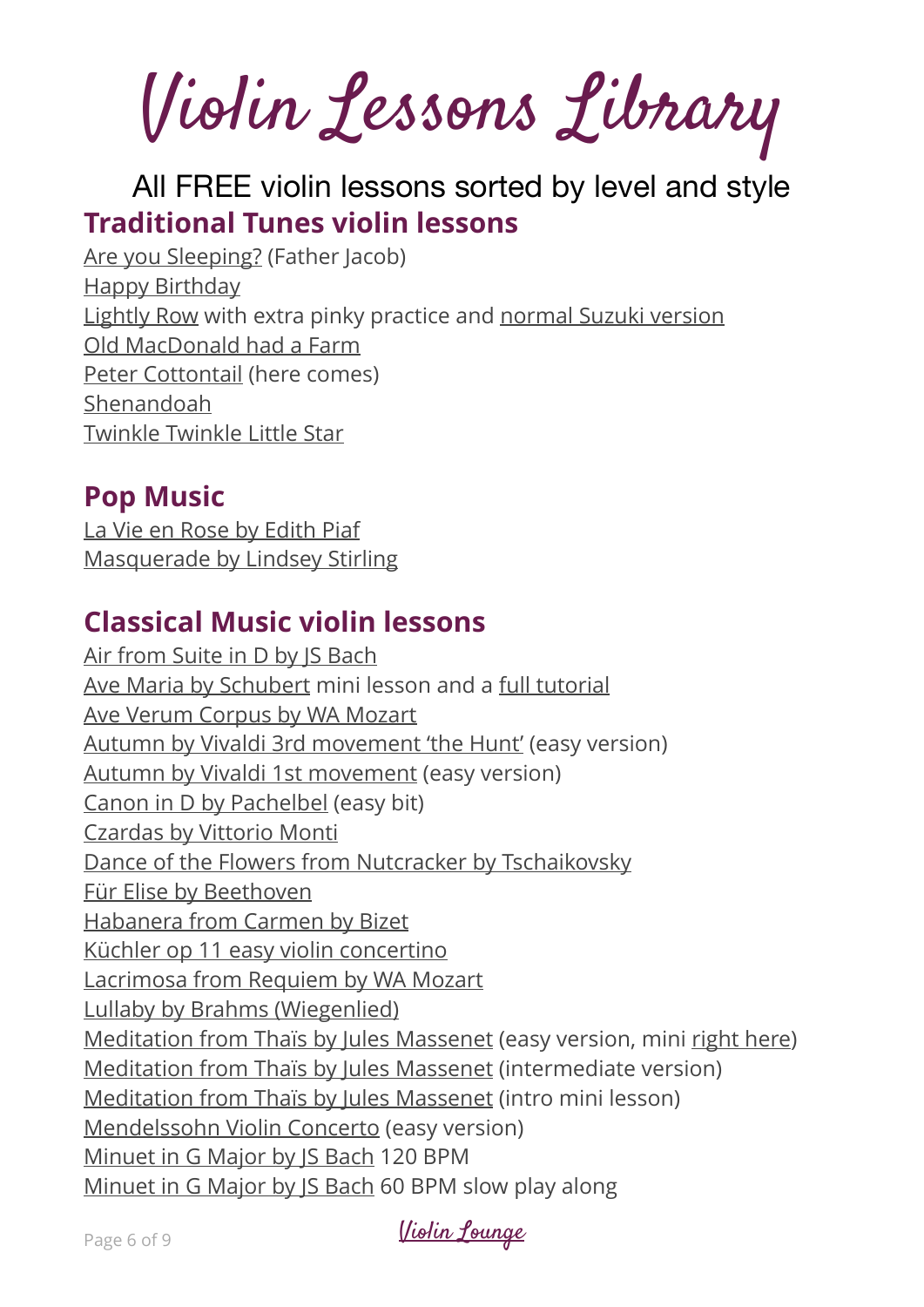Violin Lessons Library

### All FREE violin lessons sorted by level and style

[Moldou theme from Homeland by Smetana](https://www.youtube.com/watch?v=eSBx2HCjYCk) [New World Symphony Largo by Dvorak](https://violinlounge.com/how-to-play-the-largo-from-dvoraks-new-world-symphony-on-the-violin/) [Ombra Mai Fu from Xerxes \(Largo\) by Händel](https://www.youtube.com/shorts/WrtClWKTG4c) [Ode to Joy from Beethoven's 9th Symphony](https://www.youtube.com/shorts/H9R9M6VlX8Q) [Pearl Fisher's duet by Bizet](https://violinlounge.com/how-to-play-the-pearl-fishers-duet-by-bizet-on-the-violin/) [Rieding op 35](https://www.youtube.com/watch?v=Su9sIu_8aDs&list=PLVBTuGvv2_iZG13XSIXJPLGSWENu6pn3s&index=37&t=6s) easy violin concerto [Swan Lake theme by Tschaikovsky](https://www.youtube.com/shorts/WV3vRJTsB7A)

# **Film Music, Movie Scores, Series and Musicals**

[Beauty and the Beast](https://www.youtube.com/watch?v=FOYI0Rt-xt4&t=6s) theme [Downton Abbey theme](https://violinlounge.com/downton-abbey-theme-violin-tutorial-violin-lounge-tv-333/) Game of Thrones theme [play along,](https://www.youtube.com/shorts/ijsmnLn1suc) tutorial [part 1](https://www.youtube.com/shorts/BnaTcMXP1dk) and [part 2](https://www.youtube.com/shorts/VsINNTYgYVQ) [Game of Thrones](https://www.youtube.com/shorts/cyHN4zRrRWk) (intermediate) [Godfather love theme](https://www.youtube.com/shorts/8gLaJ20ljOM) mini lesson [Godfather love theme](https://violinlounge.com/how-to-play-the-godfather-love-theme-on-the-violin-violin-lounge-tv-336/) full tutorial [He's a Pirate from Pirates of the Caribbean by Hans Zimmer](https://www.youtube.com/watch?v=iWGJL_qqNMM) ([part 2](https://www.youtube.com/watch?v=812121bx8DE)) [Irene Adler violin solo theme from BBC Sherlock](https://www.youtube.com/shorts/XttIV2OYA80) [Let it Go from Frozen](https://www.youtube.com/watch?v=jz4AhUxCXzY) (easy version) [Let it Go from Frozen](https://www.youtube.com/watch?v=V0kMM5kjBRQ) (intermediate version) [May It Be by Enya](https://violinlounge.com/how-to-play-may-it-be-by-enya-on-the-violin-from-lord-of-the-rings/) [Money Heist \(Bella Ciao\) from La Casa de Papel](https://www.youtube.com/shorts/PTkDbO4e1pM) [Music of the Night](https://www.youtube.com/watch?v=JeJTKWhTZJY) (from Phantom of the opera) [My Heart Will Go On from Titanic](https://www.youtube.com/watch?v=ybzkfmC8psA) (easy version) [My Heart Will Go On from Titanic](https://www.youtube.com/watch?v=fc5nG7MIMMI) (intermediate version) [Phantom of the Opera theme](https://www.youtube.com/shorts/5jVynuXHfDw) [Sadness and Sorrow Naruto](https://violinlounge.com/sadness-and-sorrow-naruto-violin-tutorial-violin-lounge-tv-463/) [Spirited Away - One Summer's Day by Hisaichi](https://www.youtube.com/shorts/5vIIV6E1BQQ) [Walking in the Air from the Snowman](https://www.youtube.com/watch?v=ReQILInKSLA) [Moon River from Breakfast at Ti](https://www.youtube.com/shorts/Eqs1hnM3r9Y)ffany's by Mancini [Schindler's List by Williams](https://www.youtube.com/watch?v=5kaBFXyHRbc&t=511s)

# **Tango violin lessons**

[Por una Cabeza by Carlos Gardel](https://www.youtube.com/shorts/sJBpTBNoC1U) (first position)

Page 7 of 9 [Violin Lounge](http://violinlounge.com)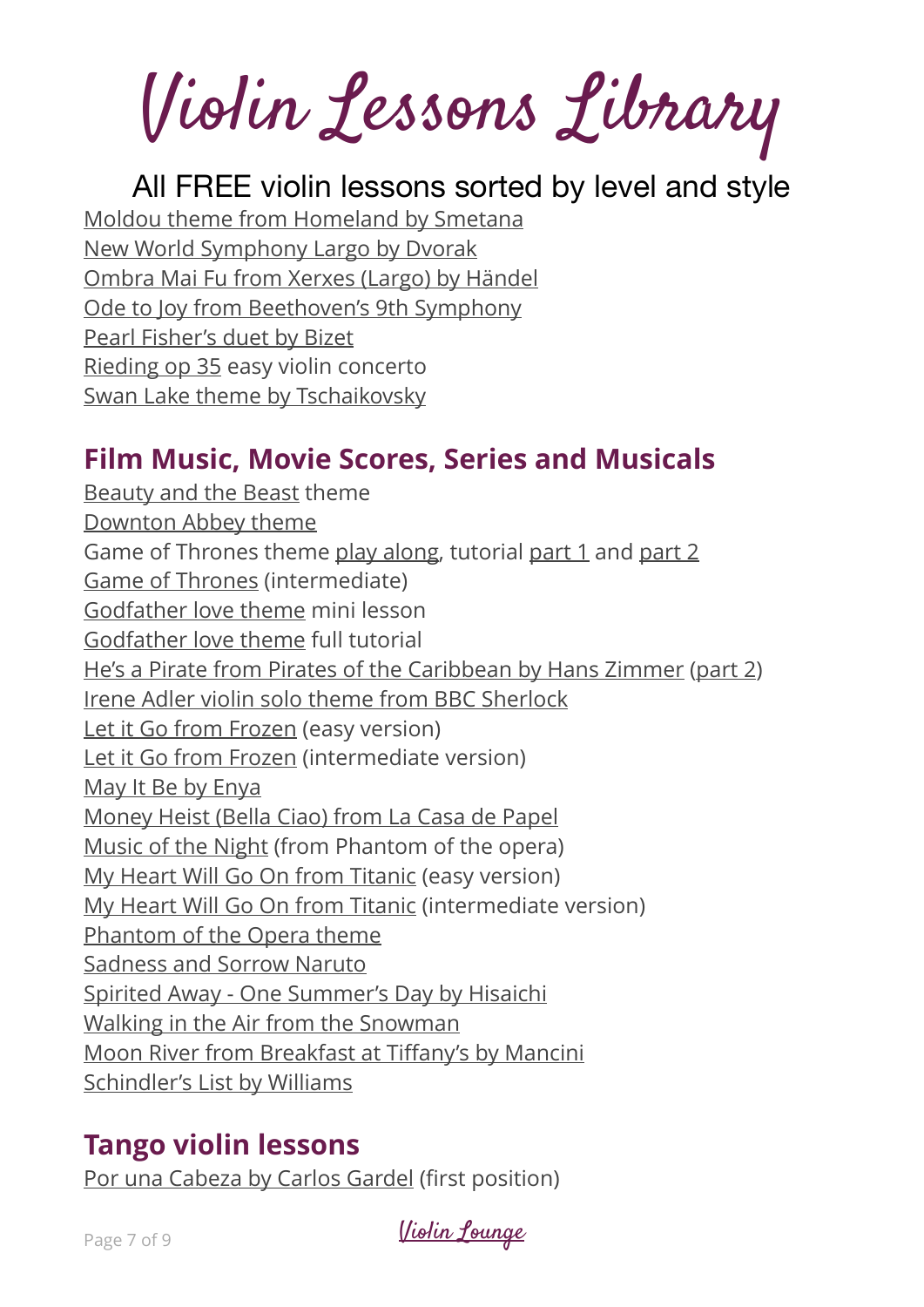Violin Lessons Library

All FREE violin lessons sorted by level and style [Por una Cabeza by Carlos Gardel](https://www.youtube.com/watch?v=41hw0GRpWIk) (intermediate) [Libertango by Astor Piazzolla](https://www.youtube.com/shorts/U4xU450O_-A)

### **Hymns violin lessons**

[Amazing Grace](https://www.youtube.com/shorts/lm7dnxoeZ8A) mini lesson [Amazing Grace](https://www.youtube.com/watch?v=X85fNxkfNcE&t=101s) full tutorial [Amazing Grace](https://www.youtube.com/watch?v=tXU_f-bUA58&t=40s) (intermediate version) [Blessed Assurance](https://www.youtube.com/watch?v=f7i12vdUp94) [Holy, Holy, Holy](https://www.youtube.com/watch?v=DxWvl4e3CNQ) [Just as I Am](https://www.youtube.com/shorts/_9RwvzCbpSk) [Nearer my God to Thee](https://www.youtube.com/watch?v=NeWa19CtOBw)

## **Fiddle tunes violin lessons**

[Morisson's Jig](https://www.youtube.com/watch?v=u7vRZTh-aRk) [Ashokan Farewell by Jay Ungar](https://www.youtube.com/shorts/joTEb_K-7_g) [Bandura Waltz](https://violinlounge.com/bandura/) Ukrainian fiddle tune

## **Christmas Songs violin lessons**

[Angels we have Heard on High](https://www.youtube.com/shorts/L3j5_On4yFY) (easy version) [Angels we have Heard on High](https://www.youtube.com/watch?v=KxoMbzq92Fc) (intermediate version) [Away in a Manger](https://www.youtube.com/watch?v=XUwfM1k_seI&t=67s) [12 Days of Christmas](https://www.youtube.com/watch?v=M4bLDORqW8M&t=1s) [God Rest Ye Merry, Gentlemen](https://www.youtube.com/shorts/S9Wa1bs_FWk) (easy version) [God Rest Ye Merry, Gentlemen](https://www.youtube.com/watch?v=ZwwcmTeB1EQ) (intermediate version) [Hark! The Herald Angels Sing](https://www.youtube.com/watch?v=8U49IKStI-M&t=14s) [I wish you a Merry Christmas](https://violinlounge.com/how-to-play-i-wish-you-a-merry-christmas-on-the-violin/) [Jesu, Joy of Man's Desiring](https://www.youtube.com/watch?v=eV232vYFAqI&t=1s) [Jingle Bells](https://violinlounge.com/how-to-play-jingle-bells-on-the-violin-playful-pizz-and-bow-version/) [Joy to the World](https://www.youtube.com/watch?v=bzYsCpvHicg&t=2s) [Let it Snow by Frank Sinatra](https://youtu.be/eHeStZjeLFQ) [Mary, Did You Know?](https://www.youtube.com/watch?v=E7z3VkhmoCM) [O Christmas Tree](https://www.youtube.com/watch?v=PUZ7WASNAKI&t=2s) [Oh Holy Night](https://www.youtube.com/watch?v=FtXQB_VC5S8)

Page 8 of 9 [Violin Lounge](http://violinlounge.com)